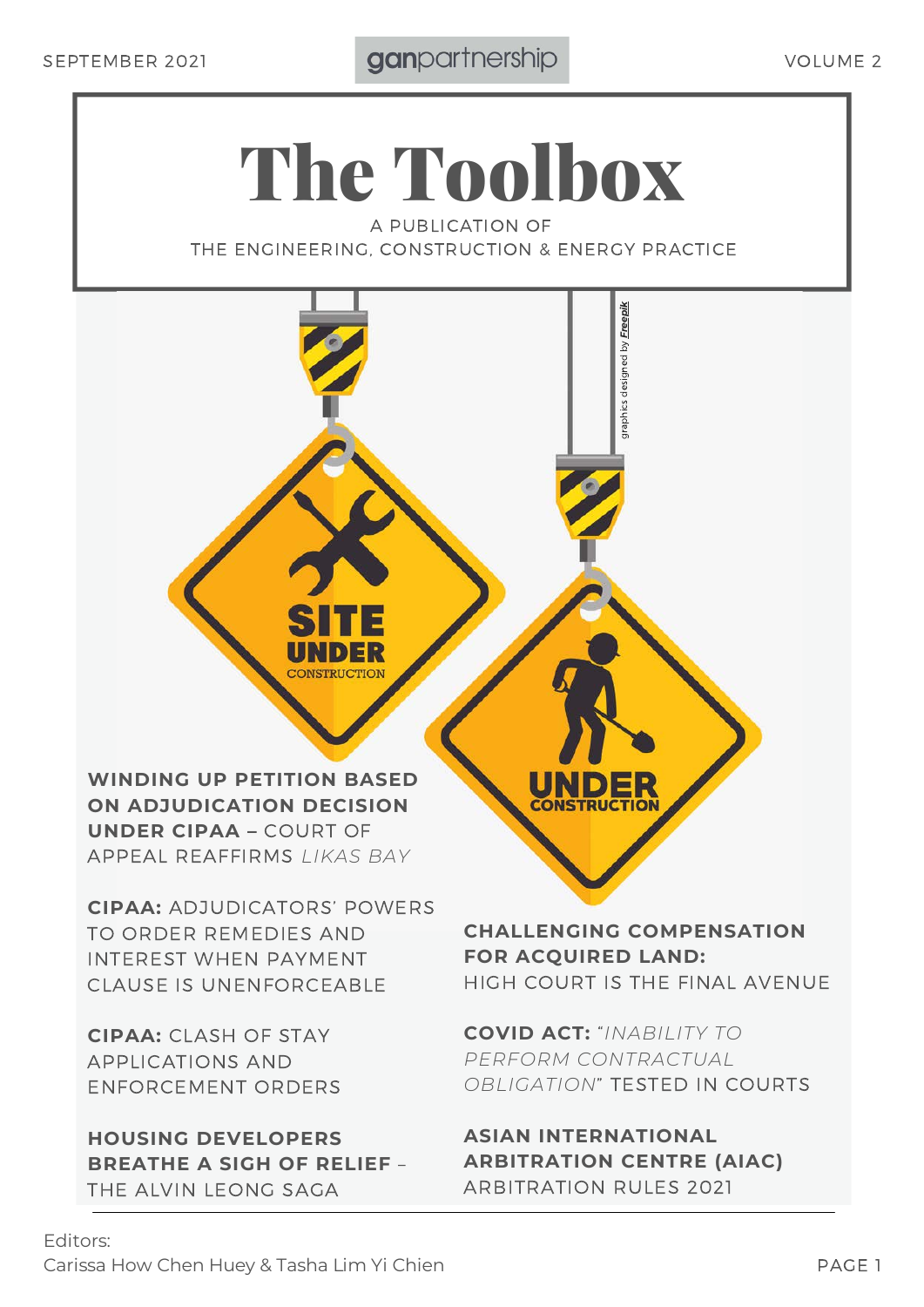### *Winding up petition based on adjudication decision under CIPAA – Court of Appeal reaffirms Likas Bay*

*By Foo Joon Liang, Carissa How Chen Huey*

After a party successfully obtains an adjudication decision in its favour, that party may seek to bring a winding up petition premised on that adjudication decision.

The Court of Appeal (COA) in its recent decision of *Sime Darby Energy Solutions Sdn Bhd v RZH Setia Jaya Sdn*

**Bhd** (Civil Appeal No: B-02(NCC) (A)-695-06/2020) has affirmed its position in *Likas Bay Precinct Sdn Bhd v Bina Puri Sdn Bhd* **[2019] 3 MLJ 244**, that this is possible.

However, what about the losing party then seeking to obtain a Fortuna Injunction to stop the presentation of such a petition? This article discusses this issue in light of the COA's decision, which ultimately found against the grant of such an injunction sought by RZH Setia Jaya Sdn Bhd.

Read the full article by [clicking](https://www.ganlaw.my/winding-up-petition-based-on-adjudication-decision-under-cipaa-court-of-appeal-reaffirms-likas-bay/) this link.

## *CIPAA: Adjudicators' Powers to Order Remedies and Interest when Payment Clause is Unenforceable*

*By Tan Min Lee, Foo Yuen Wah*

In *First Commerce Sdn Bhd v Titan Vista Sdn Bhd and another case* **[2021] MLJU 376**,



the High Court (HC) examined the extent of an adjudicator's powers to determine remedies and interest in unique circumstances where a payment clause was void and the default statutory implied payment provision in the CIPAA was pleaded.

This article looks at the relevant factors taken into consideration by the HC leading to its decision, among others, that adjudicators are not bound by the disputes referred to them in the exact way as pleaded by the parties.

Read the full article by [clicking](https://www.ganlaw.my/cipaa-adjudicators-powers-to-order-remedies-and-interest-when-payment-clause-is-unenforceable/) this link.

### *CIPAA: Clash of Stay Applications and Enforcement Orders*

*By Foo Joon Liang, Tasha Lim Yi Chien*

Adjudication decisions once awarded, are usually enforced under S.28 of the Construction Industry Payment and Adjudication Act 2012 (CIPAA) by the winning party, while the losing party often attempts to set aside or stay the adjudication decision under ss. 15 or 16 of the CIPAA.



However, what if an application to stay is made after an enforcement order is granted and the application to set aside the adjudication decision is dismissed?

This was the scenario faced by the High Court (HC) in *MKP Builders Sdn Bhd v PC Geotechnic Sdn Bhd* **[2021] MLJU 1061**. This article looks at

the HC's decision here where the HC ultimately held that a stay cannot subsequently be granted after an enforcement order has been granted.

Read the full article by [clicking](https://www.ganlaw.my/cipaa-clash-of-stay-applications-and-enforcement-orders/) this link.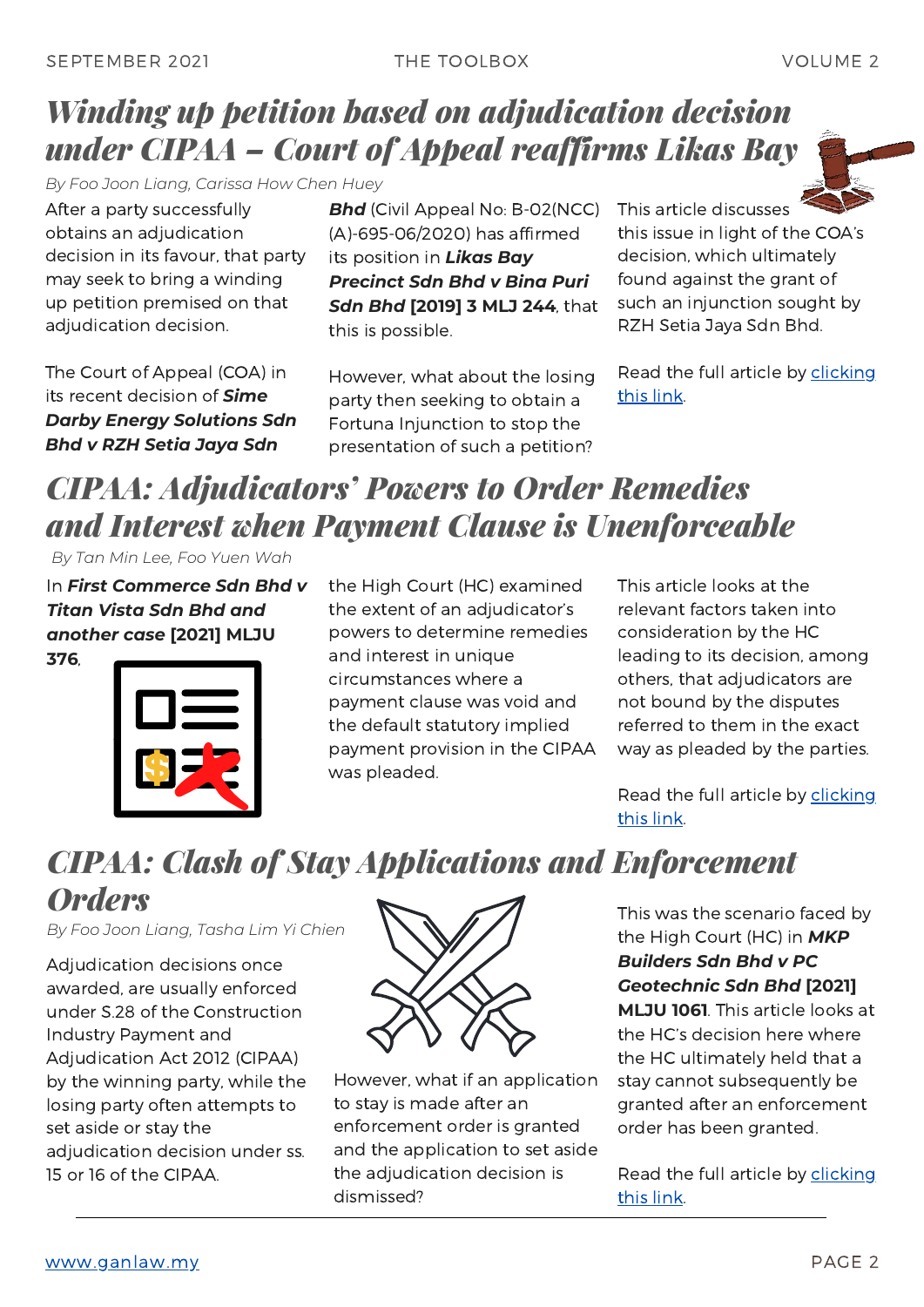### *Housing Developers Breathe a Sigh of Relief – The Alvin Leong Saga*

*By Bahari Yeow, Alex Choo Wen Chun*

All hope is not lost for housing developers, even in this tumultuous season of the pandemic.

In an appeal brought by a Developer of several service apartments against its purchasers, the Court of Appeal held that the Controller of Housing is not empowered to grant an extension of time to deliver vacant possession, this does not oust said power from being exercised by the Minister of Urban Wellbeing, Housing and Local Government. This article discusses the said Court of Appeal's decision.

Read the full article by [clicking](https://www.ganlaw.my/housing-developers-breathe-a-sigh-of-relief-the-alvin-leong-saga/) this link.



designed by *[Freepik](http://www.freepik.com/)*

### *Challenging Compensation for Acquired Land: High Court is the Final Avenue*

*By Foo Joon Liang, Eri Fu Swee Theeng*

Article 13 of the Federal Constitution allows for lawful acquisition of private land by the government, provided it is in accordance with the Land Acquisition Act 1960 where landowners are duly compensated.

Landowners, are nevertheless often dissatisfied with said compensation given. While there is an opportunity for landowners to object to the compensation, the question remains as to what extent the compensation awarded by the land administrator can be



The Federal Court (FC) in *Pentadbir Tanah Daerah Johor v Nusantara Daya Sdn Bhd* **[2021] 4 MLJ 570** held that the HC is the highest court that parties can go to when challenging the quantum of the awarded compensation.

A limitation of landowners' rights to challenge such compensation perhaps? This article looks at the FC's decision and highlights matters that all landowners should be wary of.

Read the full article by [clicking](https://www.ganlaw.my/challenging-compensation-for-acquired-land-high-court-is-the-final-avenue/) this link.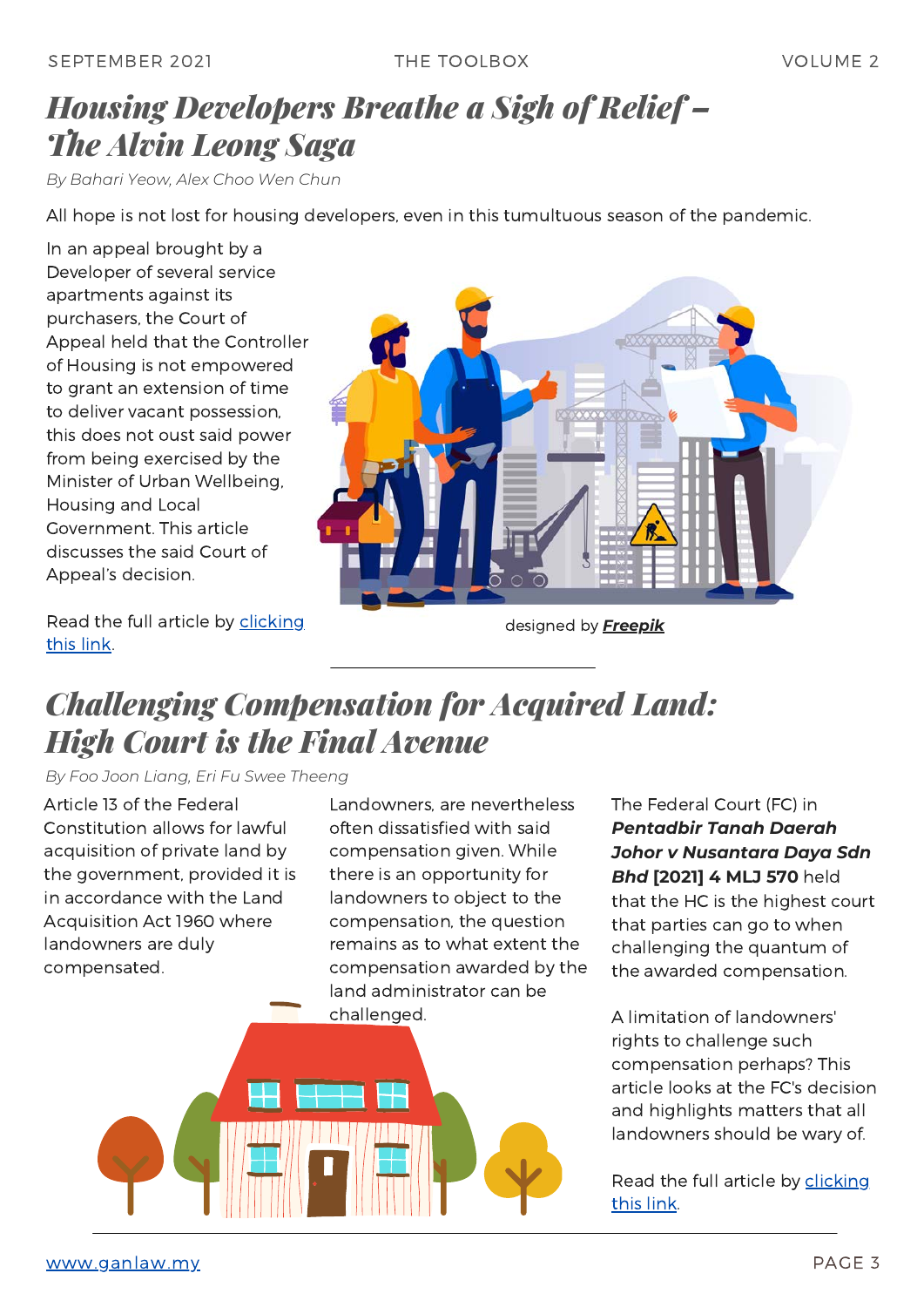### *Covid Act: "Inability to Perform Contractual Obligation" tested in Courts*

*By Lee Xin Div*

Part II of the Temporary Measures for Reducing the Impact of Coronavirus Disease 2019 (Covid-19) Act 2020 ("**Covid Act**") which relieves contracting parties with inabilities to perform contractual obligations came into effect on 23 October 2020.

Its operation has been extended until 31st December 2021 by the former Minister in the Prime Minister's Department (Parliament and Law) – Datuk Seri Takiyuddin Bin Hassan, in June 2021.



Such protection is hence still afforded to eligible businesses at least until the end of this year. This article discusses several reported cases across a broad spectrum of areas of law, which have considered the

> extent to which business may be afforded such protection under Part II of the Covid Act.

Read the full article by [clicking](https://www.ganlaw.my/covid-act-inability-to-perform-contractual-obligation-tested-in-courts/) this link.

# *Asian International Arbitration Centre (AIAC) Arbitration Rules 2021*

*By Kang Mei Yee*

The Asian International Arbitration Centre ("**AIAC**") Arbitration Rules 2021 ("**AIAC Arbitration Rules**") have taken effect as of 1 August 2021.

This article looks at the key provisions of the AIAC Arbitration Rules 2021 and the notable changes from its predecessor, the AIAC Arbitration Rules 2018 that arbitral practitioners, budding and practicing alike, should take note of.

Appreciably, the AIAC Arbitration Rules have introduced clear provisions for the use of technology to remotely participate in the arbitral proceedings.

Further, the AIAC Arbitration Rules have also notably incorporated the Fast Track Procedure for expedient conduct of arbitration.

Read the full article by clicking this link. The AIAC [Arbitration](https://www.ganlaw.my/aiac-arbitration-rules-2021/) Rules 2021 can be accessed at this [link](https://admin.aiac.world/uploads/ckupload/ckupload_20210801103608_18.pdf).

**More** from



- 1. YouTube's landmark Copyright win *Bahari Yeow, Lim Zhi Jian, Ng Lih Jiun* [Click](https://www.ganlaw.my/youtubes-landmark-copyright-win/) this link
- 2. Court of Appeal sets aside decision in US embassy employee dismissal case *Gan Khong Aik, Lee Sze Ching (Ashley)* [Click](https://www.ganlaw.my/court-of-appeal-sets-aside-decision-in-us-embassy-employee-dismissal-case/) this link
- 3. Hearsay Evidence in Expert Reports – General and Specific Hearsay *Foo Joon Liang, Carissa How Chen Huey* [Click](https://www.ganlaw.my/hearsay-evidence-in-expert-reports-general-and-specific-hearsay/) this link